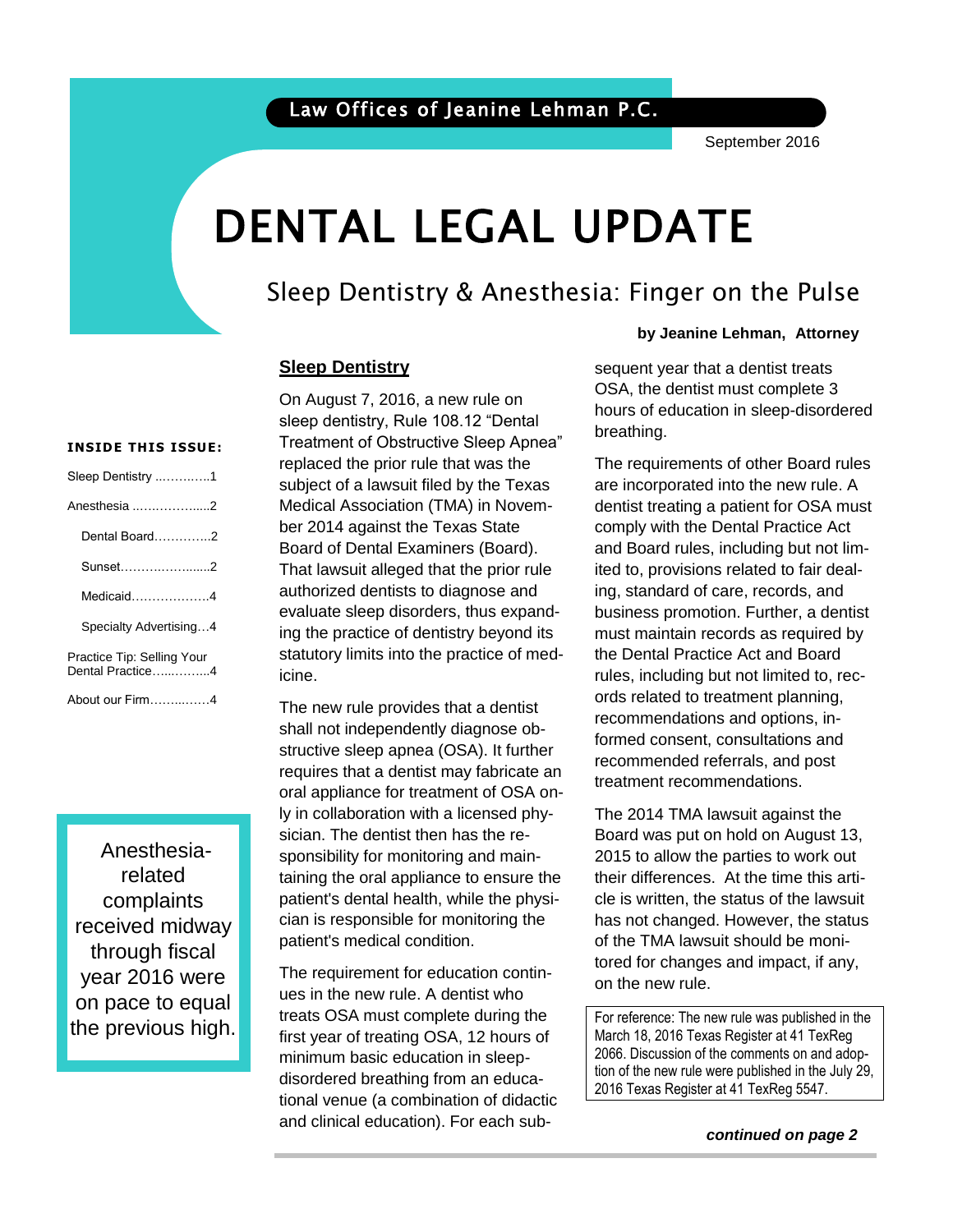## page 2 DENTAL LEGAL UPDATE

#### **Speaking Requests**

For **Jeanine Lehman** and her colleagues to speak to professional and business groups on legal and practice management topics, please contact Jeanine Lehman at **(512) 918-3435** or [jeanine@jeanine.com](mailto:jeanine@jeanine.com)

ì



#### **Website Favorites**

Law Offices of Jeanine Lehman P.C. [www.jeanine.com](http://www.jeanine.com/)

Capital Area Dental Society [www.capitalareadental.org](http://www.capitalareadental.org/)

Texas State Board of Dental **Examiners** [www.tsbde.state.tx.us](http://www.tsbde.state.tx.us/)

Texas Dental Association [www.tda.org](http://www.tda.org/)

> Texas Academy of General Dentistry [www.tagd.org](http://www.tagd.org/)

American Dental Association [www.ada.org](http://www.ada.org/)

Texas Sunset Advisory Commission [www.sunset.texas.gov](http://www.sunset.texas.gov/)

American Society of Dentist Anesthesiologists [www.asdahq.org](http://www.asdahq.org/)

#### **Sleep Dentistry & Anesthesia** *(cont.) --*

#### **Anesthesia**

With patient deaths and injuries related to dental anesthesia increasing, major changes are in progress.

Dental Board. At the August 12, 2016 meeting of the Texas State Board of Dental Examiners (Board), the Board asked the Anesthesia Committee to explore a possible pediatric designation or separate pediatric permit; to develop written emergency plan requirements for permit holders; to analyze and determine appropriate data to track concerning anesthesia complaints; and to evaluate the current levels of anesthesia permitting, including but not limited to, educational requirements and training courses. The Board also voted to propose a rule requiring all dentists to maintain and annually update written policies and procedures for responding to emergency situations. Expect more on these initiatives at the November 18, 2016 Board meeting.

Sunset. Both the Board and the Texas Sunset Advisory Commission (Sunset) have identified dental anesthesia as a major priority. The Sunset staff report found that anesthesia can be high risk to patients, and related complaints to the Board have increased. The Sunset staff noted that "Anesthesia related complaints received midway through fiscal year 2016 were on pace to equal the previous high." The Sunset staff performed a manual review of standard of care complaints to the Board from fiscal year 2011 to mid-fiscal year 2016. "Of the 100 anesthesia-related complaints compiled in the review, 41 involve a patient death during or

shortly after a dental procedure involving anesthesia. Board reviewers ultimately determine that most of these deaths were unrelated to the supervising dentist performance, but at least 13 of the 41 death cases were found to include violations of the dental standard of care, including inappropriate preparation for or response to anesthesia-related emergencies." The Sunset staff recommended (i) changing the Dental Practice Act to authorize the Board to conduct inspections of dentists administering parenteral anesthesia in office settings and (ii) directing the Board to revise rules to ensure dentists with anesthesia permit(s) maintain related written emergency management plans.

On August 22, 2016, Sunset held a Decision Meeting and addressed dental anesthesia. In the Decision Meeting Material, Sunset noted "Dental anesthesia, regulated by the State Board of Dental Examiners, poses one of the greatest risks to the health and safety of a dental patient, and is related to at least 51 deaths in the past five years." Sunset recommended requiring the Board to appoint a 5 to 10 member blue ribbon panel comprised of an independent group of dental anesthesia experts, to investigate dental anesthesia deaths and mishaps over the last five years, and make recommendations to the legislature, prior to the meeting of the 85th Texas Legislature in 2017. This panel will also make recommendations to the Board. In response, a special Board meeting is scheduled for August 31, 2016 to address the

 *continued on page 3*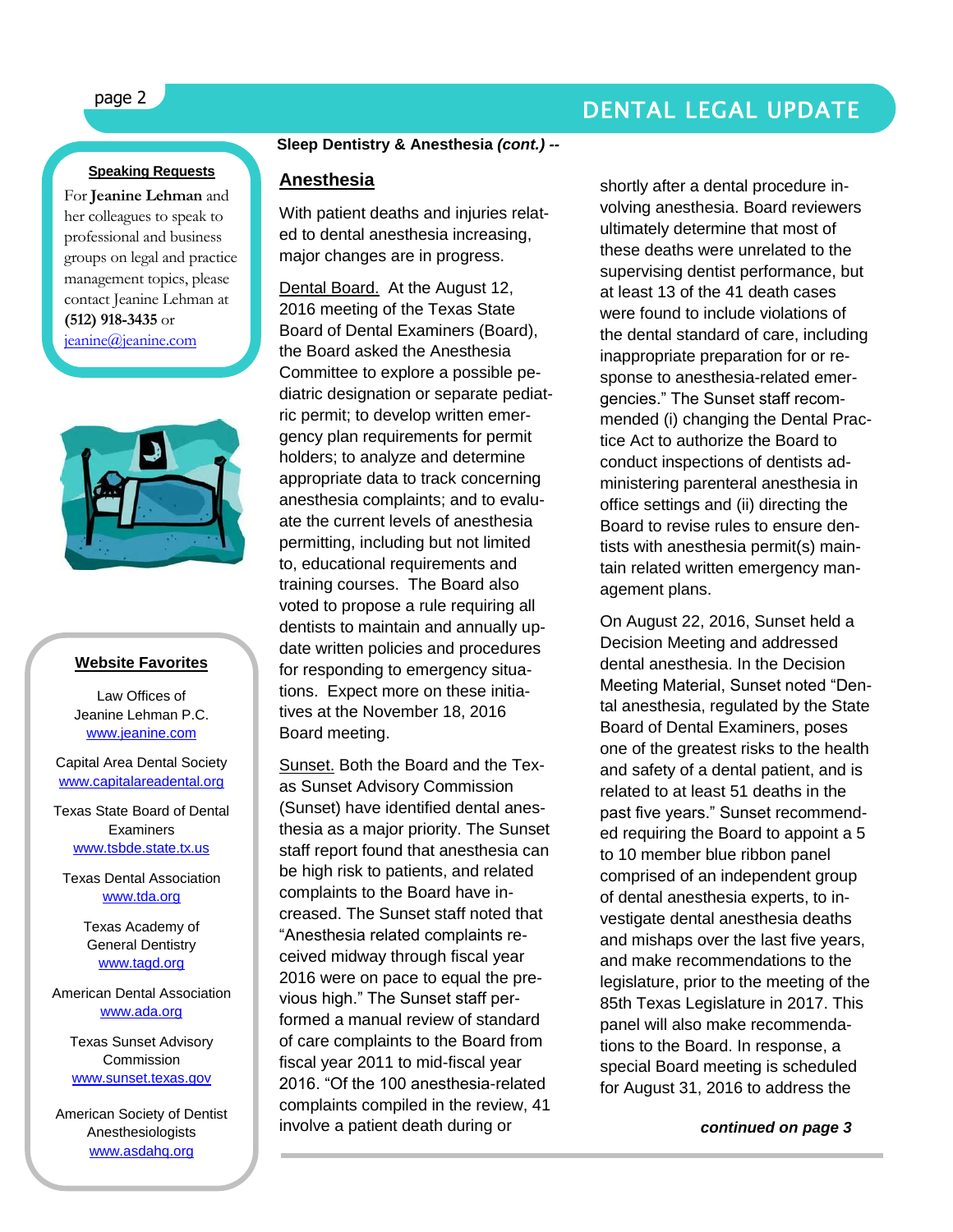## DENTAL LEGAL UPDATE **page 3**

#### **Sleep Dentistry & Anesthesia** *(cont.) --*

establishment of the blue ribbon panel.

Sunset recommended amending the Dental Practice Act (DPA) to create a standing Advisory Committee on Dental Anesthesia to advise the Board on the development and revision of rules related to dental sedation and anesthesia – appointed by the Board chair and consisting of nine members to include, but not be limited to: dentists, dentist anesthesiologists, oral and maxillofacial surgeons, pediatric dentists and physician anesthesiologists.

Proposed changes to the DPA include clarifying that the Board has authority to regulate and inspect all methods of anesthesia when performed in a dental office, defining "pediatric" and "high risk" patients based on age and American Society of Anesthesia Association (ASA) ratings; requiring an annual permit for each of the 4 different levels of anesthesia; requiring the Board to develop rules on minimum standards for training, education, and other standards for different permit levels (with level 2-4 permit holders providing proof of additional training for the treatment of pediatric and/or high risk patients); allowing the Board to establish additional limitations on administration of anesthesia on pediatric and/or high risk patients; allowing the Board to conduct pre-permit, random, and compliance inspections and requiring the Board to establish a risk-based inspection schedule for on-site inspections of dental offices of dentists with a level 2, 3 or 4 permit – the goals being that all relevant offices are inspected at least once every five years; requiring all dentists holding anesthesia permits to have adequate supplies and maintained and inspected equipment (including automated external defibrillator); and to have written emergency action plans – with level 2-4 permit holders' plans including specified rescue protocols and advanced airway management techniques.

Sunset recommended requiring the Board to provide detailed tracking and reporting of complaints and investigations related to anesthesia/sedation. Additional recommended changes to the DPA include establishing a "portability permit" for portable anesthesia services, and requiring the Board to establish rules and training requirements for the portability permit.

The **Prescription Monitoring Program** (Program) allows prescribers to track their prescribing history, as well as the prescription history of their patients. The Program helps prevent "doctor shopping" by patients, who have multiple prescriptions filled without informing the multiple doctors, and helps detect drug diversion by unauthorized persons using a doctor's prescription ability. The Program is being transferred from the Texas Department of Public Safety to the Texas Pharmacy Board. Sunset made three major recommendations for the interaction of dentists and the Board with the Program:

- Require dentists to register in the Program.
- Require the Board to query the Program on a periodic basis for potentially harmful prescribing patterns among its licensees. Based on the information obtained from the Program, the Board would be authorized to open a complaint for possible non-therapeutic prescribing.
- Beginning September 1, 2018, require dentists to search the Program and review a patient's prescription history before prescribing opioids, benzodiazepines, barbiturates or carisoprodol. A

#### *continued on page 4*

**Jeanine Lehman** is an Austin, Texas health law attorney who practices dental, health, employment, real estate, and business law.

### **Past issues of the Dental Legal Update are available at [www.jeanine.com](http://www.jeanine.com/)**

The information in this newsletter is not a substitute for legal advice. The information is general in nature and should not be relied upon as legal advice generally, nor is it applicable to any particular situation. For legal advice in a particular situation, the reader is advised to retain an attorney. For reprints, call **(512)**  918-3435 or email [jeanine@jeanine.com.](mailto:jeanine@jeanine.com) © 2016 Jeanine Lehman.